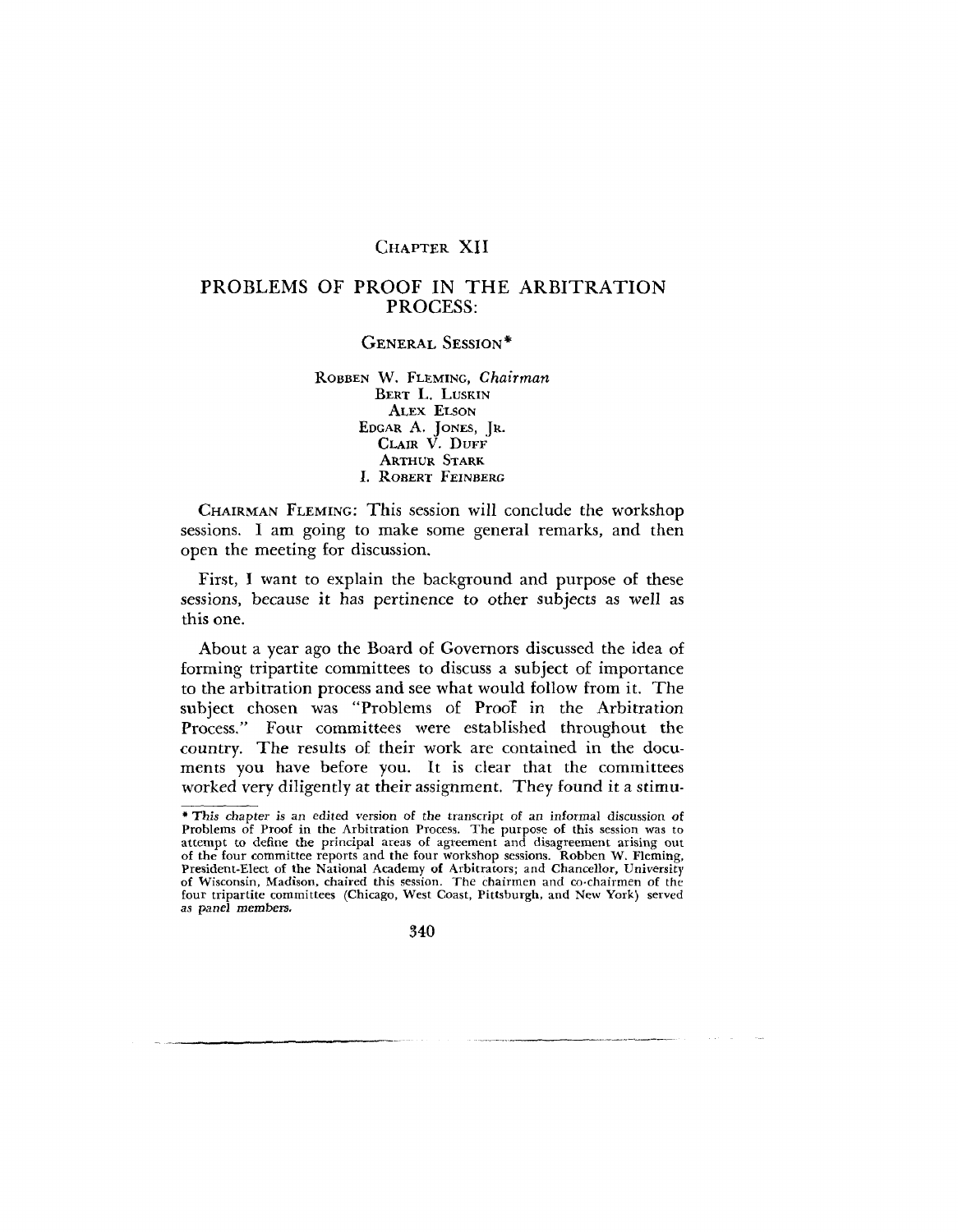lating exercise; there was a great deal of discussion and a great deal of interest on the part of all committee members.

It may be that the most significant part of the project is the idea of operating through committees of this kind, discussing subjects that are of great interest to all of us, whether it be this particular subject or some other.

Each of the four committees had the same outline, the same general topics for discussion, but you will find that they differ in their conclusions. It will be impossible for us to discuss all of the topics which were considered by the committees and to examine all the areas of consensus and disagreement. However, the reports can be divided into three broad categories, and perhaps our discussion can be centered upon these broad areas.

It is apparent that the committees considered philosophical problems which relate to the whole question of how labor and management regard one another. For instance, the problem of what is arbitration supposed to be? Is it a therapeutic session or a judicial hearing? Until you resolve that question, you have difficulty in deciding how you want to handle evidence at a particular hearing.

There was a great deal of interest and a good deal of discussion in regard to the Report of the Chicago Committee on the so-called civil liberties issue. Does a worker who is employed in a plant retain certain constitutional rights he would have as a citizen, or to what extent is that restricted by reason of the employeremployee relationship? This has something to do with how one handles evidence.

Another philosophical question is, how does the way in which you handle evidence affect the employer-employee relationship? An example is the impact of a company decision to call one employee to testify against another; how will this affect the company's relationship with the union? Another question is the extent to which you will introduce documents that refer to matters developed in the course of the grievance procedure discussion?

I consider these questions that appear in all four reports as philosophical questions. They go to the heart of the management-union relationship and the impact of arbitration upon it.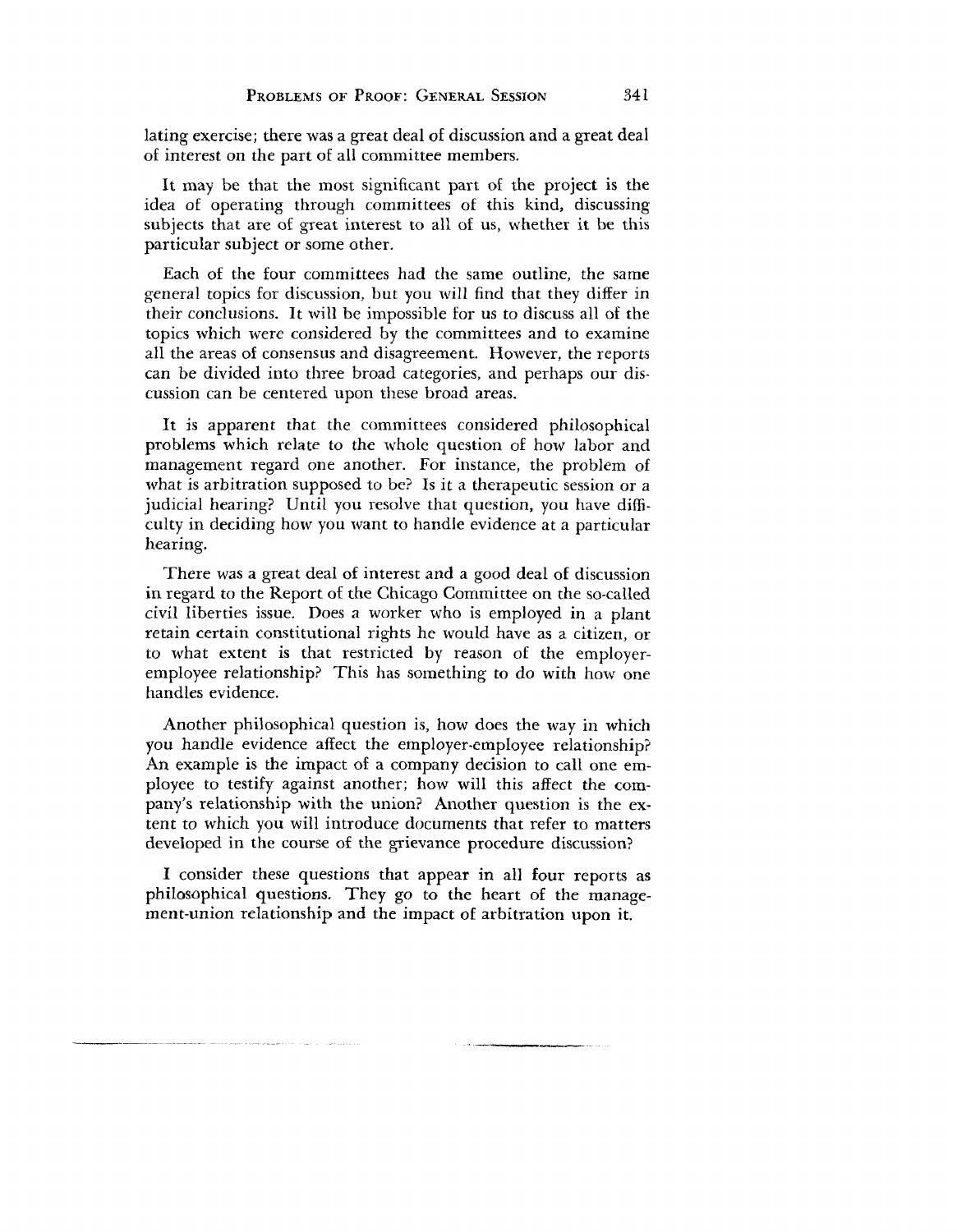Then there are a series of questions that can be described as administrative problems. For instance, we are all aware of the fact that increasingly arbitration decisions inter-relate with both the courts and the NLRB and now, perhaps, with the new United States Commission on Civil Rights. We may begin to get cases in which there may be the same kind of jurisdictional question in the civil rights area as we have with the NLRB and Taft-Hartley. Certainly, we are bound to get questions of discrimination on the job, and we may have a conflict of jurisdiction with the Civil Rights Commission.

If that is true, then the way in which evidence is handled in arbitration must be, whatever one wants to call it, regularized, formalized in a sense in order to protect the arbitration hearing in any subsequent court review. This may mean that whatever one's philosophy may be about the handling of evidence in arbitration, it may be necessary to develop a greater degree of uniformity and formality in the handling of evidence because of the legal potential arising from these inter-relationships with other agencies.

Another administrative question is whether there ought to be some sort of schooling for arbitrators in the handling of evidence because many arbitrators are not lawyers, are not trained in the use of specific rules of evidence; therefore, arguably, perhaps the time has come when some effort ought to be made *to* school arbitrators in the proper handling of evidence in arbitration hearings. Along with this is the question that all the reports raised about the extent to which arbitrators should be looking more to the courts for such ideas as pre-trial hearings.

Finally, the third category of topics discussed in all these reports were the very practical problems of hearsay evidence, liedetector evidence, and parol evidence. I am not going to make an attempt to go into these matters because of the lack of time, and because you discussed these matters at length in your workshops.

Someone, perhaps myself, made the suggestion that we should try to integrate these four reports. It is a fine idea. I am in favor of someone doing it. But the time is too short this morning for me to do it, and I have not done so. But what I do suggest to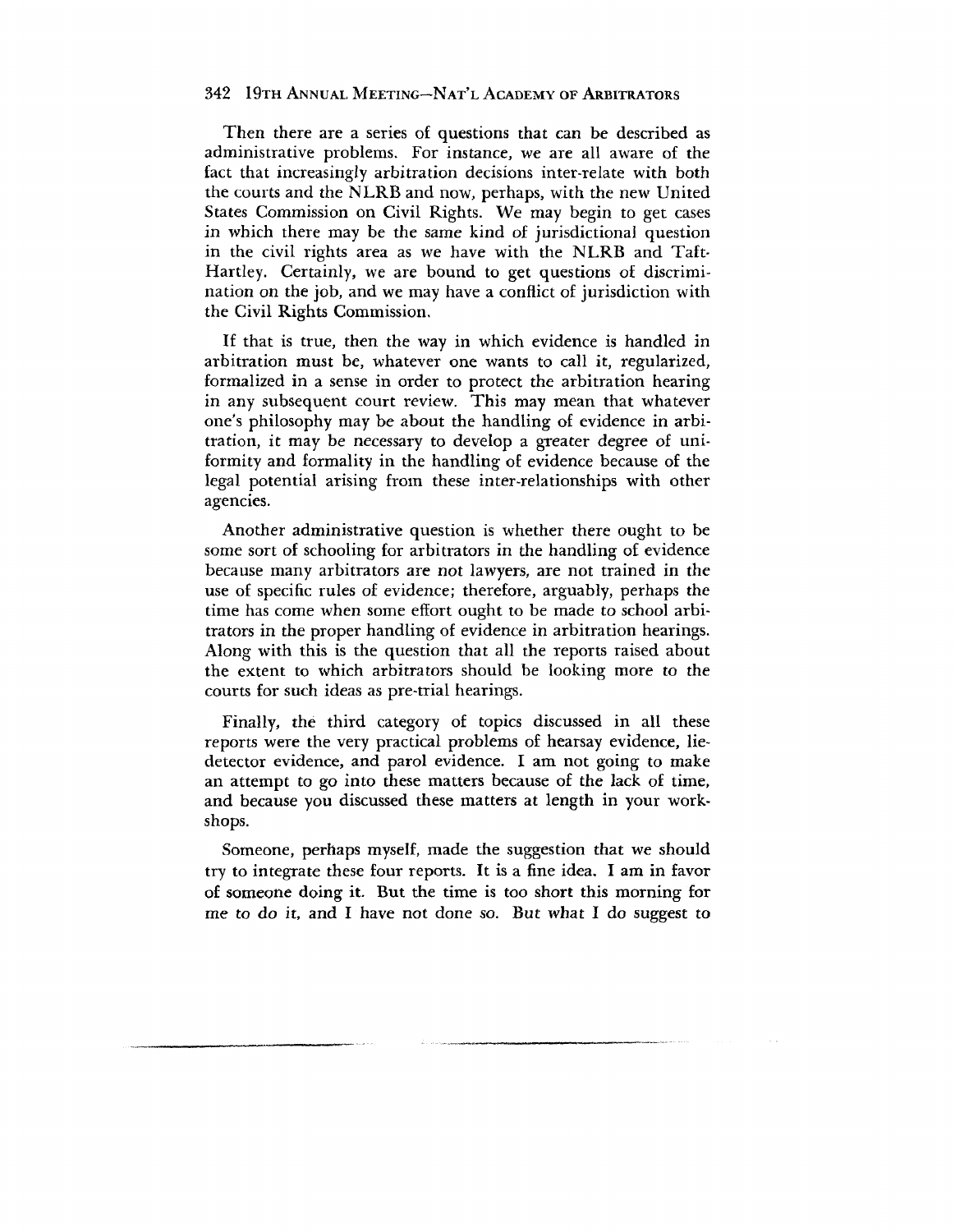you is that perhaps the overriding question that runs through all four of these reports is this: has arbitration reached the point where some effort ought to be made to develop—this is a loaded word as well as a loaded question—a manual of evidence for general use by arbitrators, something which lawyers might call, in a sense, a restatement or a code—I suppose code is a word which would frighten a good many people—but a code to guide arbitrators in this area? Isn't the overall question that emerges from all four of these papers that of whether we are at a stage where there should be some uniformity in the rules of evidence for the arbitrator?

It seems to me that three of the four reports—Pittsburgh, Chicago, and New York—suggest that the time has arrived when we can develop a manual of rules of evidence for arbitrators. The California report seems to say, "No, this is pretty dubious." However, if you listened to the discussions this morning, there was a great fuzziness as to whether we are or not because the people weren't always talking about the same thing.

In any event, I suggest to you that the two things we can discuss most usefully this morning is, *first,* the question of whether we are at a stage in arbitration where an effort should be made, leaving aside the question of how, to develop a manual of evidence in the field of arbitration? *Secondly,* I would like to hear your views as to whether we should use similar committees to work in other subject matters areas because this will be a matter for discussion by the Board of Governors tomorrow.

The chairmen of all the committees are here and you can pass your questions through me to them, or you can start participating yourselves at this point. We are all agreed; we prefer your participation. The chairmen are willing to answer questions that have arisen out of the morning sessions. Can we start, then, with this overall question: Is it desirable that a real effort be made at this point in time to develop a manual of some type which would set forth the general rules of evidence for use in arbitration proceedings?

Does anyone wish to talk to this point?

PAUL ROEDER: I believe that if a manual is prepared, it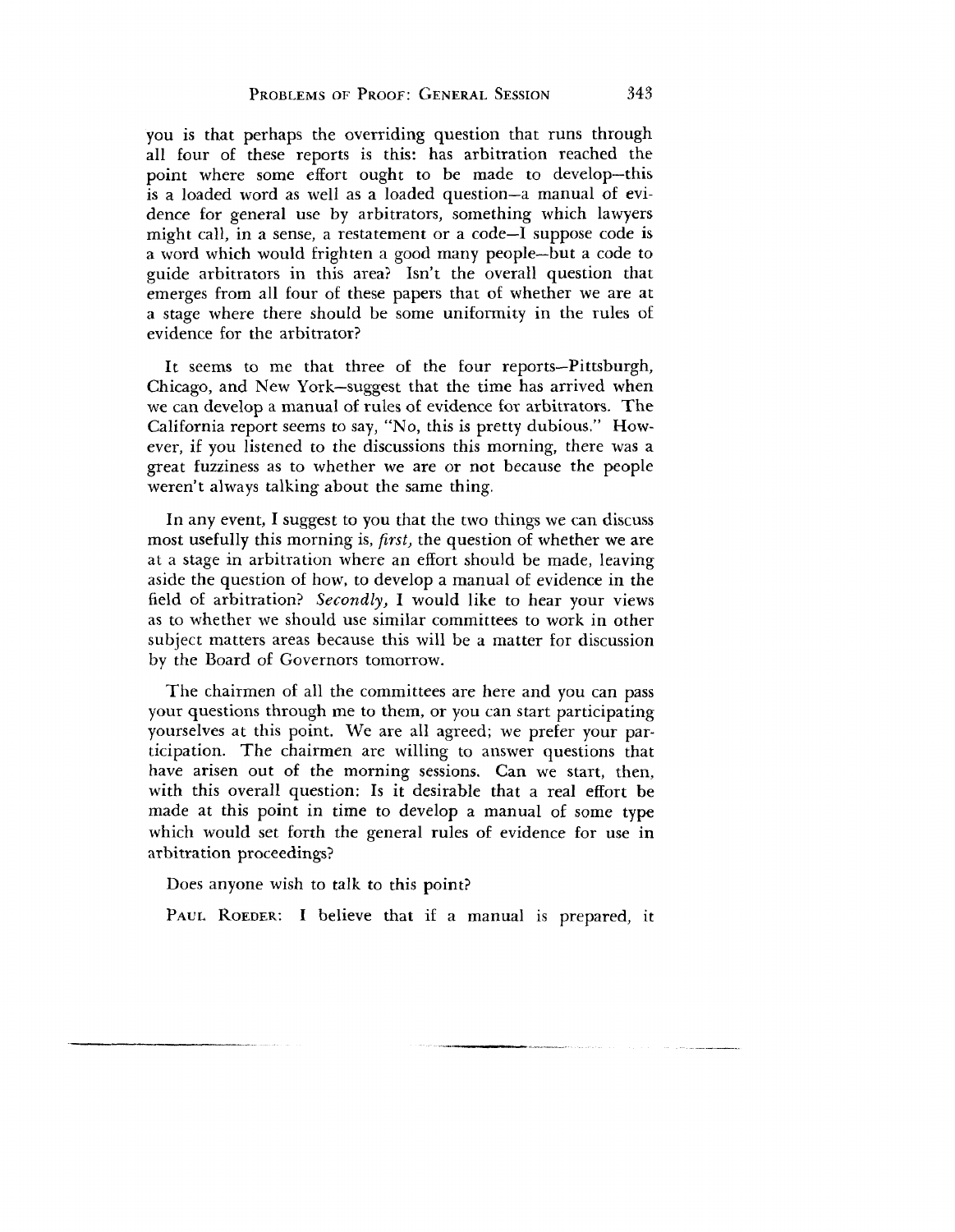should be more than just a manual for arbitrators. Such a manual should be available to the representatives of the parties as well so they will know the kind of evidence to prepare. The arbitrators may be educated, but the parties may not know what is going on. Very often parties have never arbitrated before; it may be the first time they are calling on arbitrators. In many such cases they are hopelessly ignorant; they often don't have lawyers because they are in small towns or the company is *too* small to afford one. I think such a manual would be helpful.

CHAIRMAN FLEMING: YOU believe then that a manual should be developed, and, if it is, it should have wide distribution.

MR. ROEDER: I assume it will be sensible enough to be useful. From some of the awards I have read, it is hard to understand what the arbitrators were doing. A good many arbitrators are not lawyers, and this is where the problem arises. I think it is necessary to have proper rulings. It would also help if we can cut down the length of the hearings. I think a manual might be helpful in holding hearings in line.

Mr. ELSON: It would be of great value to have such a manual. However, I think the view of the Chicago Committee is more in line with that of California.

EDGAR ALLAN JONES, JR.: Our *concern* in this matter is for the considerable complexity in which the arbitrable process operates, the fact that there are all kinds of configurations, depending upon the background of the parties, the arbitrator, and so on. It is my feeling that if it were possible to get together some kind of document, a short one which would help persons in varying circumstances to cope with problems of proof, it would be desirable.

THOMAS J. MCDERMOTT: If you have this manual, of course, you will have to make sure everyone will be able to interpret it. Not only will the arbitrators have to read and interpret it, but the parties will also have to read and interpret it.

This is my big battle with the legal profession. They have to have everything in a logical, procedure-wise manner; they must have a manual, they must have a rule of law to follow, and I object to all of this. I object to it because arbitration is not the property of the arbitrator; it doesn't belong to the arbitrator any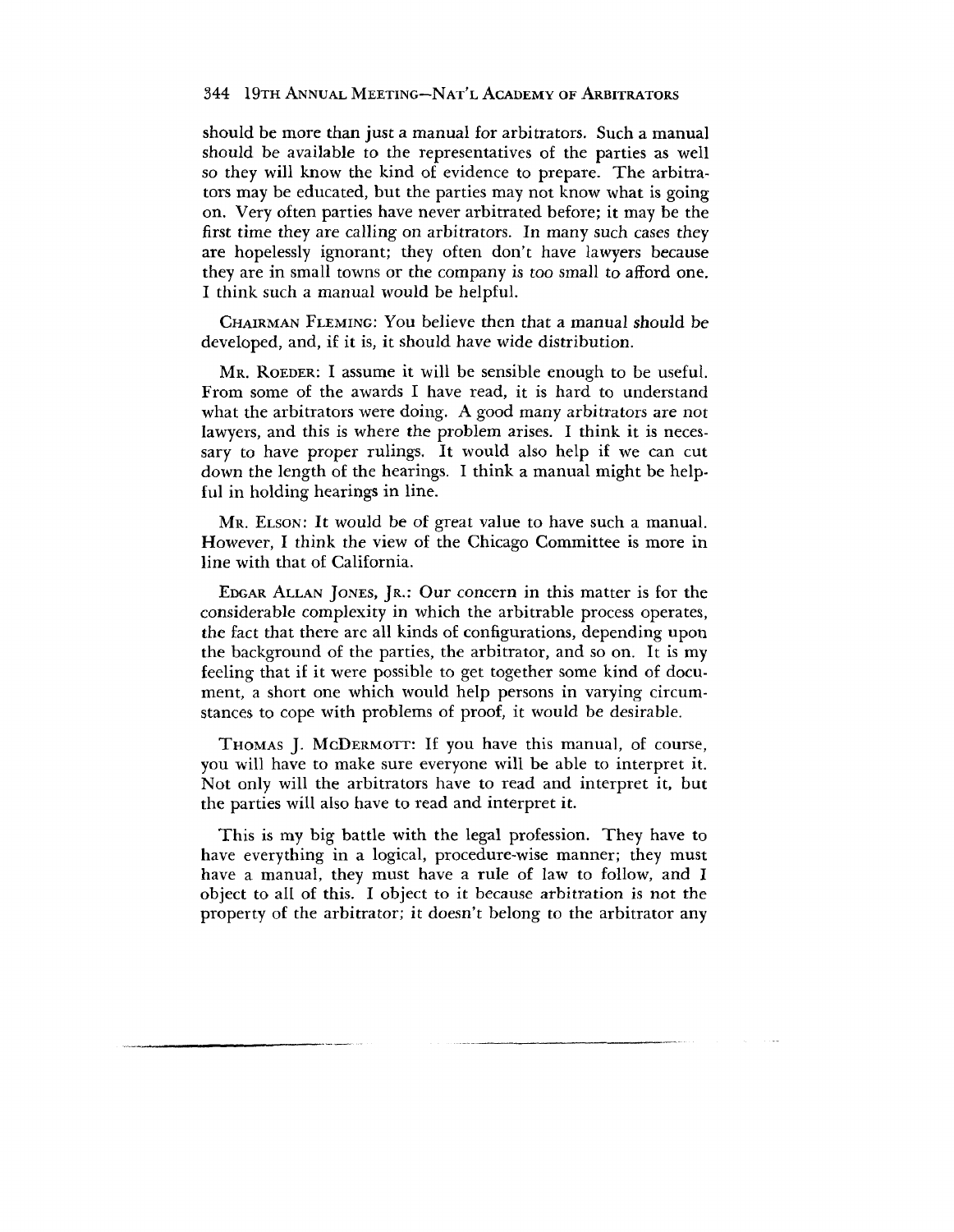more than the courts belong to the judges. Rather, arbitration is the property of the parties themselves. If the parties want to have the slap-happiest hearing in the world, that is up to them. If they don't want to use rules of evidence, then that is their right. And I simply cannot see why the arbitration profession has the right to establish a manual which will give this process an atmosphere of law that it is not entitled to have. I can think of a lot of other things, but I'd better stop at this point.

On the question of the non-lawyer being ignorant about evidence, we're not that stupid. We do manage to learn a little bit about evidence. I think we know what to do to arrive at a proper decision. If we are unsuccessful in reaching the proper decision, we will be unsuccessful in the business. Because arbitration is the property of the parties and not ours, the parties will not use us if they are dissatisfied with the manner in which we proceed.

I can understand what the legal profession wants to do, but I am against it.

MR. JONES: If Tom would read the California report, he will see that we agree with him.

SIDNEY WOLFF: Mr. Chairman, aren't we all forgetting the basic concept of the arbitration process? When I hear mentioned that a code or a manual should be drawn setting up rules of evidence, I am a little surprised. I thought we were not bound by the rules of evidence. Are you now trying to suggest that we formalize our procedures and take away from arbitration what has been its strength since the early days of the Chinese?

If the parties wanted to go to a law court, to be bound by rules of evidence, they wouldn't come to us. Maybe they accept a nonlawyer as an arbitrator because they don't want the lawyer's approach.

FATHER LEO BROWN: I agree with the general tenor of remarks; I think there is a great deal of merit in them. There is always the possibility by members of the Academy, as individuals who happen to be professional arbitrators, to utilize the channels that are available for the formation of opinion—journals and things of that kind. They can do this to advocate the use of more formal rules of evidence. But I think it would be dangerous for the Academy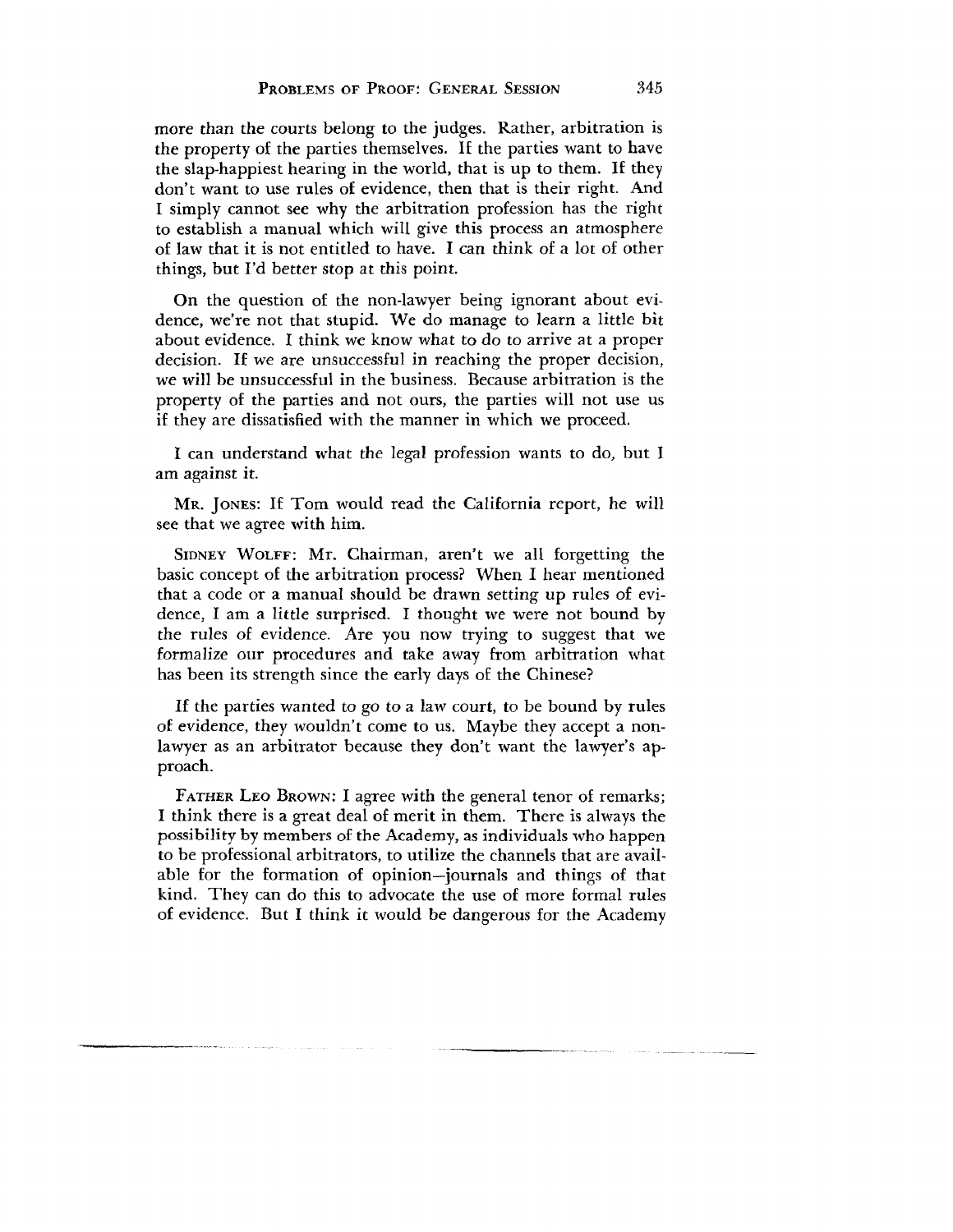to sponsor a manual in any form, because it would give to such a manual a degree of authority that we don't want and probably would find later that we couldn't deal with. Or, conversely, it would be so general that it would have very little use.

I vote strongly, therefore, for continued attention to this matter in the journals, in the places where opinions are formed, but I do not think a manual should be developed under the aegis of the Academy.

CHAIRMAN FLEMING: I am going to ask Bob Feinberg to comment upon this matter. But before Bob speaks, I see a hand in the audience.

ALAN F. PERL: It is delightful to hear the arbitrators state that arbitration belongs to the parties. As one of the lawyers, I might say that if you are consistent, you might let the owners have one word about what they want.

On the question of slap-happy arbitration as being something they want—the minute we begin using words like "proof," we have something else. The problem, as I see it, is that we have to know what the parties desire. We all recognize that there are a great variety of arbitrations, and they are all available. But the approach to this question is to find out when you need the more formalized type of proof, and then use it.

It is worth mentioning, and I urge this panel to consider, that we had four lawyers on our committee. They are good trial lawyers. We rolled things around and discussed the problem from all sides. We found there are some circumstances in which the formal rules of evidence often have to yield to less formal arbitration, but not slap-happy arbitration. That is the area to which this should be addressed, and I venture to say that the members of the Academy on our committee learned that careful evaluation of the rules of evidence will restore the value of the process. Whatever the end might be, each and every arbitrator has to meet each and every problem of proof. The suggested manual can be a guide *to* him.

As one of the owners of this process, it will save me a lot of time if I don't have to explain to him what I expect of him when questions of proof do arise.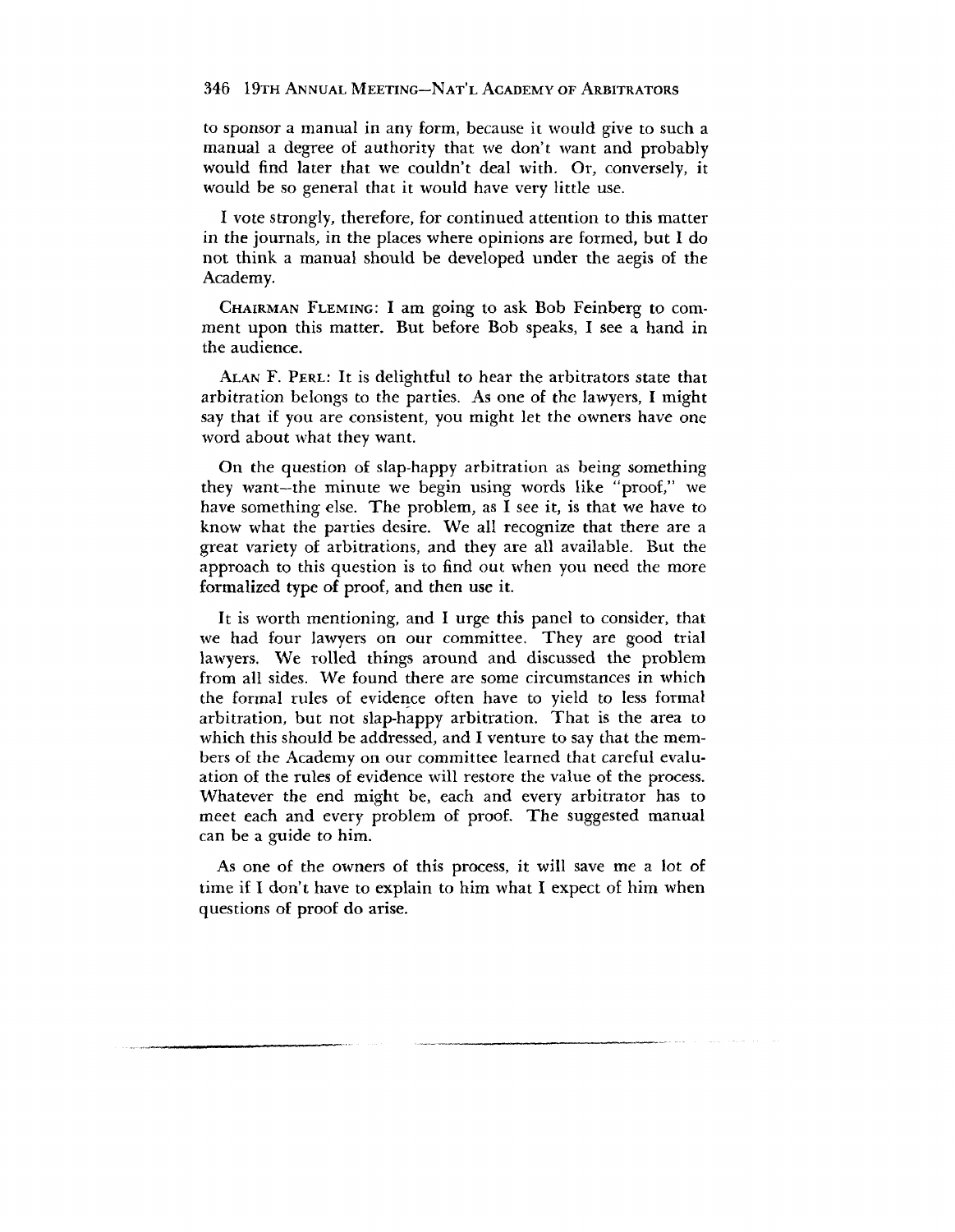#### CHAIRMAN FLEMING: NOW, Bob.

I. ROBERT FEINBERG: Alan Perl was on our committee, and I believe he expressed the sentiments of the entire committee. We did recommend that some sort of manual be drafted for use by arbitrators, but we didn't intend that there be a rigid code applicable to all arbitrations.

Obviously, the parties can create their own form of arbitration machinery. They can have a slap-happy arbitration proceeding, they can shout at each other across the table for an hour, and then say, "Mr. Arbitrator, you now have it." You can have that kind of arbitration.

But arbitrators, union attorneys, and company attorneys who think this is the usual kind of situation are living in a never-never land. Arbitrators are frequently faced with objections by experienced counsel or by experienced union international representatives. They have to answer their objections. Very often they say, "I'll take it for what it is worth." To say there are no rules of evidence, or, if you will, arbitrators aren't bound by rules of evidence, is either irresponsibility or failure on the part of the arbitrator to face up to his problem.

You may be faced any day with the problem of whether the company can call a union representative as a witness, and vice versa. You may be faced with the problem of parol evidence. You may be faced with the application of various rules, if you will, on cross examination. And we thought there should be some advice somewhere, some place, for arbitrators to go if they wanted to utilize that advice.

CLAIR DUFF: I know of no one on the Pittsburgh Committee who believes that arbitration is a court of law, but if you think you can destroy the applicability of organized principles because you do not place a label of "law" on them, you miss the point entirely.

It has been my experience that the parties don't want a slaphappy hearing. As one of my panel members said, if they want to have a swearing session, let them do it before they call in the arbitrator.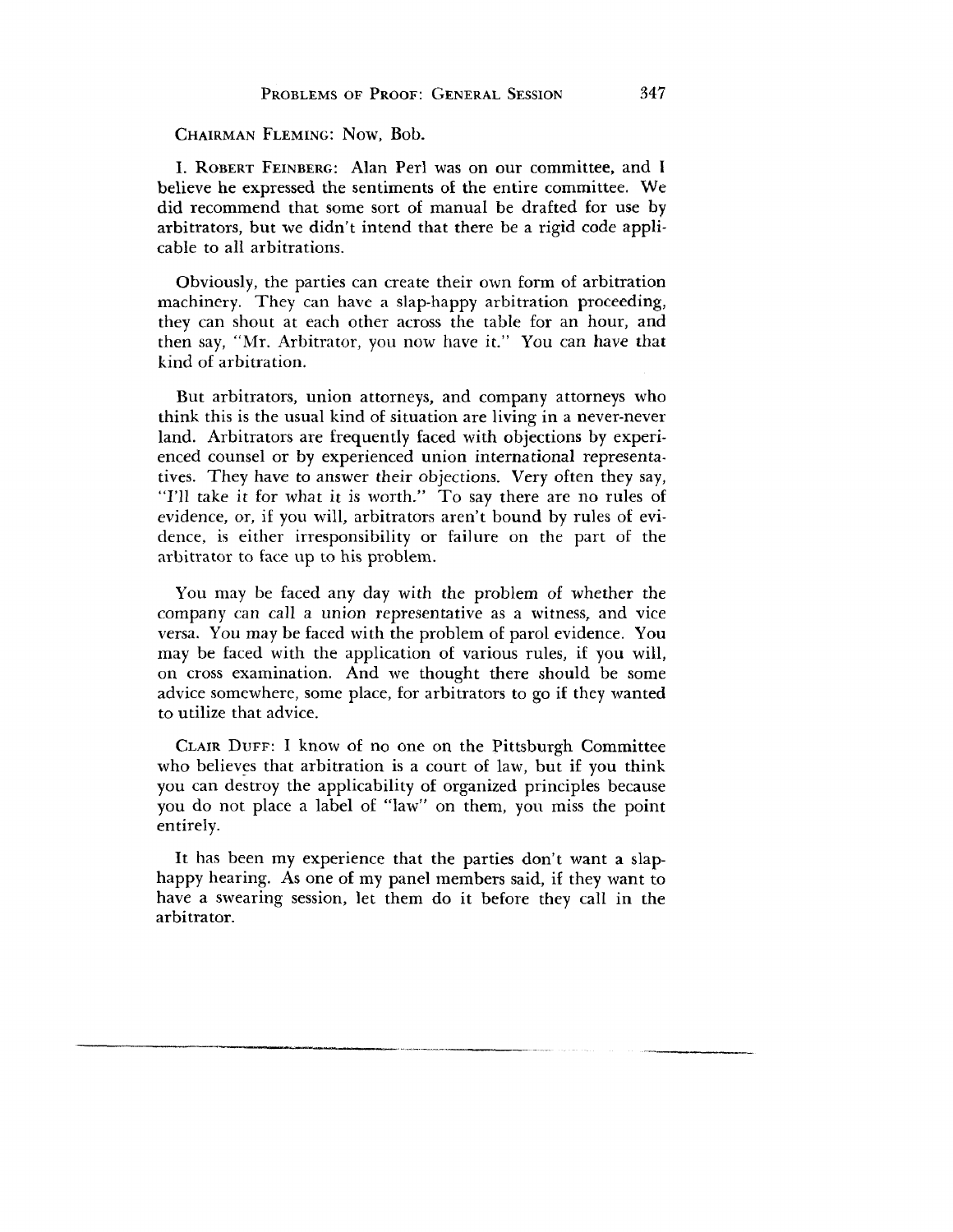I would say to Father Brown that the National Academy is already on record in regard to what we will have. Listen to this: "The Arbitrator shall allow a fair hearing, with full opportunity to the parties to offer all evidence which he deems reasonable and material. He may, however, exclude evidence which is clearly immaterial."

Can you imagine materiality not encompassing the whole scope of evidence? How naive can we be? It means that you don't understand the process of proof, or you don't understand materiality, or you don't understand either.

The admission of so-called evidence for what it is worth is deceiving. I say, after thinking it over, if in fact you are not going to give any consideration to it, why not indicate to the parties formally that you are not. If in fact the evidence has no connection with the case, frankly exclude it.

I thought the suggestion was not for a code, but for a hornbook or guide. There has been a lot of talk about developing new arbitrators; this would be of help in doing so. Perhaps we can also teach the seasoned arbitrators a thing or two, but a guide is all this is supposed to be. Objections may be made by advocates, based on specific rules. A knowledge of the rules would be helpful to an arbitrator, not as a demand for exclusion, but as a reminder of the possible unreliability of evidence.

If we can develop an outline which would point out to arbitrators and non-arbitrators alike that some evidence is inherently unreliable, it would be helpful. This is especially so because there is no appellate procedure available in arbitration. No one wants to return to the old English system of exclusionary rules, but you can't destroy this idea by trying to draw an analogy to something that is totally different.

FATHER BROWN: YOU have stated the basis of my objection. I am afraid the Academy will write a hornbook which will then give the impression that everyone should follow it. I think it is just as difficult to educate arbitrators by hornbooks as it is to make lawyers by hornbooks. I think all these questions require a degree of consideration that you don't get from a hornbook.

CHAIRMAN FLEMING: The spectrum we are talking about is not really what we call the slap-happy process as against the formal.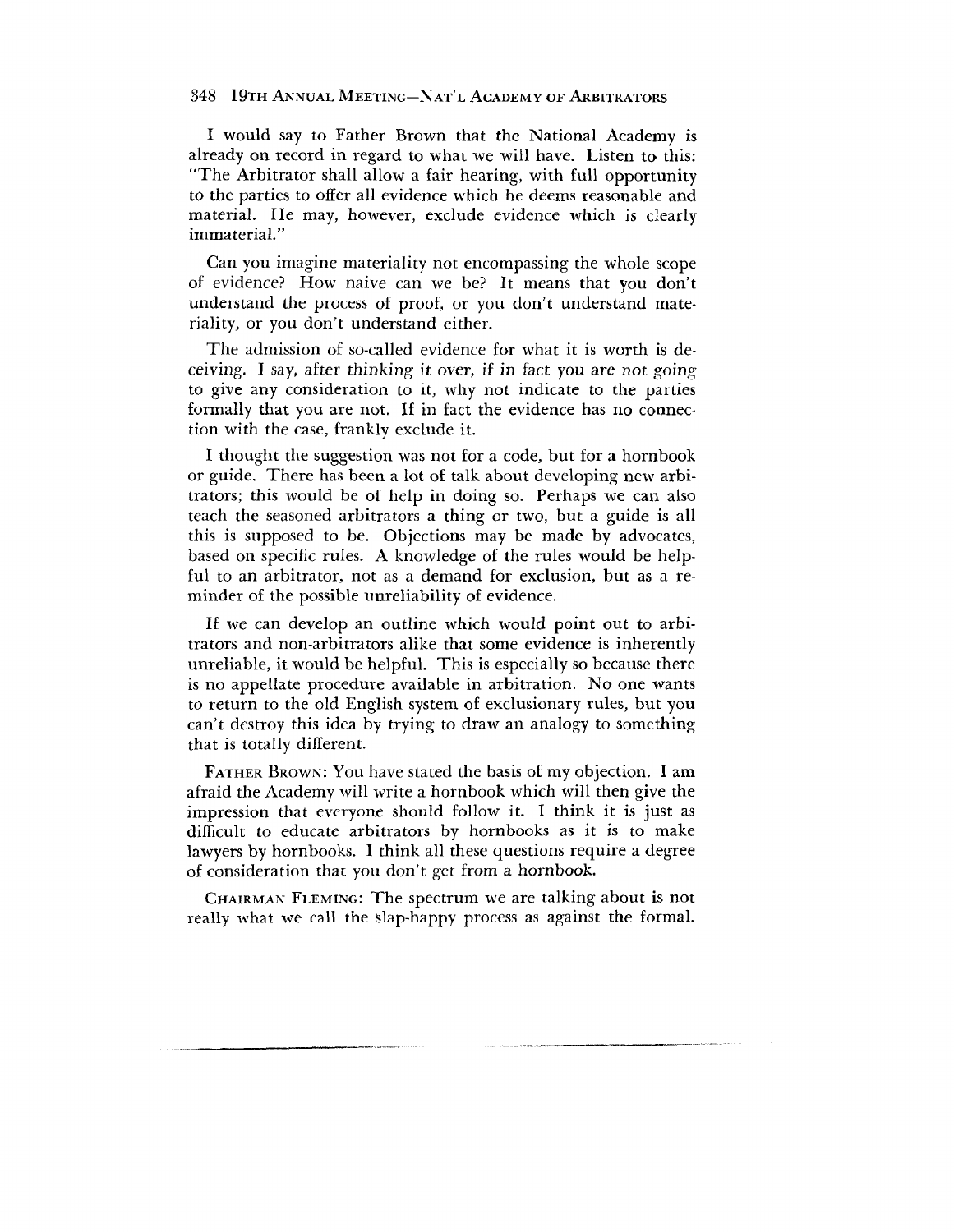It is, rather, the wide open arbitration versus the more formal rules of evidence. When you say "slap-happy," you make people defensive about defending their views.

PETER FALK: I have a comment concerning acceptability and the admission of evidence.

It seems to me that you not only have the question of acceptability of the arbitrators themselves, but you also have the question of acceptability of the union representative and of the lawyer or consultant for the company. These people also have to make themselves acceptable to the parties. Frequently this acceptability less and less prevails, particularly when rulings on the exclusion of evidence are regarded as minor victories.

I think arbitrators, by nature, if they have some feelings as the case develops as to which way it is going, are careful to let the losing side have a fuller development of the case than would otherwise prevail. So when the decision comes a party won't be able to say, "You wouldn't let us make our case."

Let me re-state this: I think an arbitrator's ruling on the evidence is frequently influenced not by the merits of whether evidence should be admitted, but by an inclination to let the parties develop their case fully, particularly if he feels one side or the other is losing the case. I think the arbitrator is consciously or unconsciously swayed by that.

I am speaking from my own experience. In my permanent arbitration experience it is frequently necessary to refer to our rules and to say to the arbitrator we are guided by the following principles. So, if we had a manual authorized by the National Academy, we can say, "An arbitrator should be guided as follows." It eases the burden on the arbitrator himself and makes it easier for him to make a ruling.

CHAIRMAN FLEMING: The question, in the broad context, is: Should a manual be prepared? If it were prepared and used, certainly the appointing agencies should subscribe to the idea and decide how they would participate in its formulation. I don't think the question is directed to the Academy preparing it, but that it be prepared.

ARTHUR STARK: The New York Committee did not consider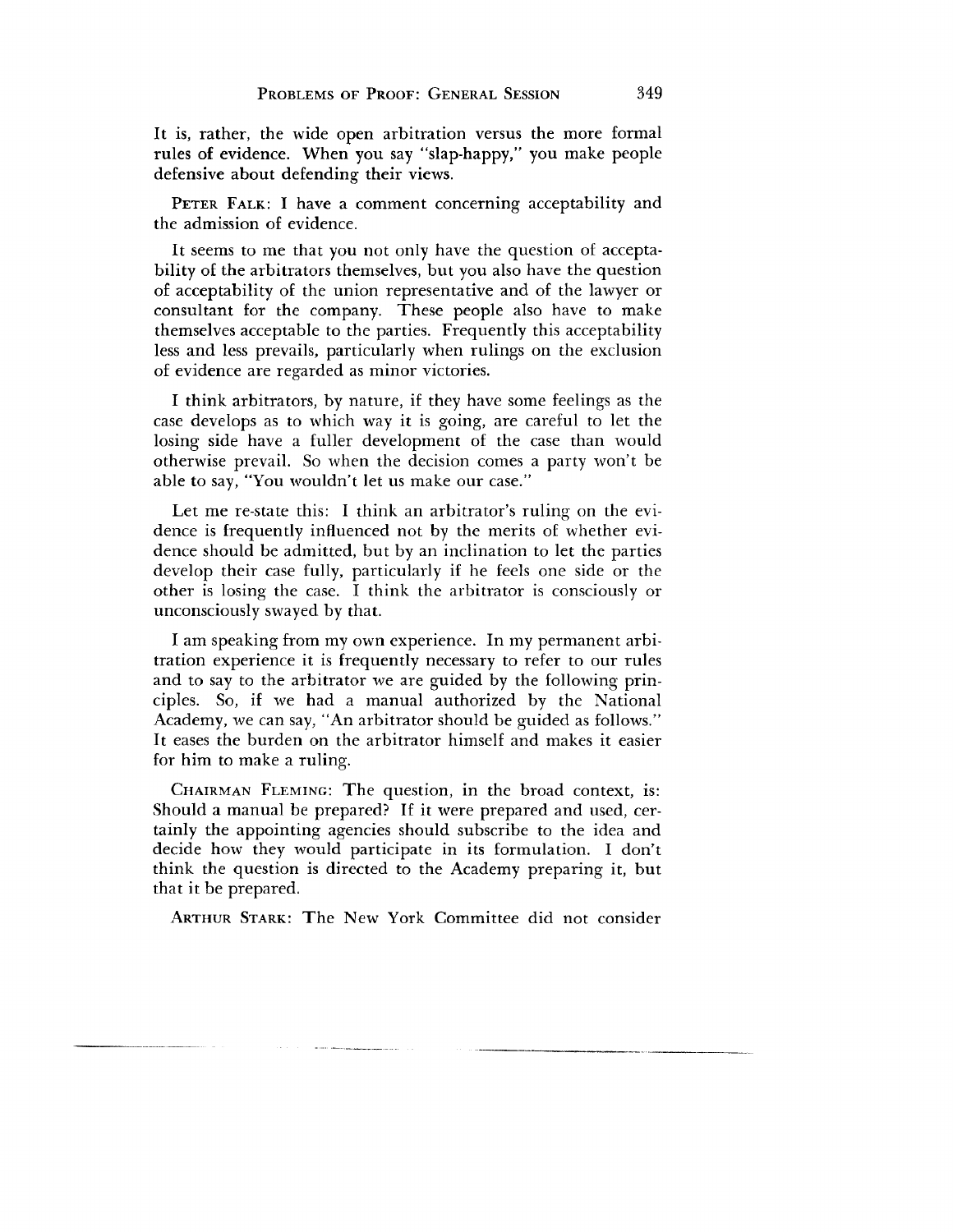the question of admitting evidence in terms of the acceptability of the arbitrator or, indeed, the extra-hearing needs, so to speak, of the parties. We considered the question solely in terms of conducting a hearing in which the arbitrator would gain the maximum amount of relevant evidence in the briefest amount of time. Had we considered the acceptability aspect, perhaps we would have come to different conclusions, because if the question of acceptability becomes an important consideration, then you depart from the basic question of: Is this the proper kind of evidence? Is it competent and useful evidence? Is it the kind he will use in deciding the case?

I might add this comment: our attempt was to discover if there exists a consensus; our work was, in a way, an experiment. I think we felt that this entire program was an experiment to find if a consensus exists on any of the many problems faced by arbitrators and the parties in the conduct and presentation of cases. If the answer to this question is, "No, there is not a consensus," or if there is not a consensus on any sizable or significant number of questions, then I think we ought to stop. There is no point in belaboring the matter any further.

On the other hand if, upon reflection and after studying and analyzing the reports, it turns out that there exists a general consensus, even if you add all the caveats, such as you may want to do things in a certain way, then our group believes and recommends that somehow that consensus be distributed to people who are working day to day in arbitration. It would be helpful to the arbitrators and to the parties.

JOHN HILL: *First,* I would like to say that I have for four or five years attended these meetings and found this meeting to be the most valuable one I have ever attended. *Second,* it seems to me that the question now before us is part of a broader problem. That is the one suggested by President Smith yesterday when he said you people want to know more about yourselves, and it is difficult to make a detached self judgment. I would concur with that idea because, very frankly gentlemen, I don't think the people you are working for in the arbitration process are being consulted enough.

The so-called owners of the process are not being asked what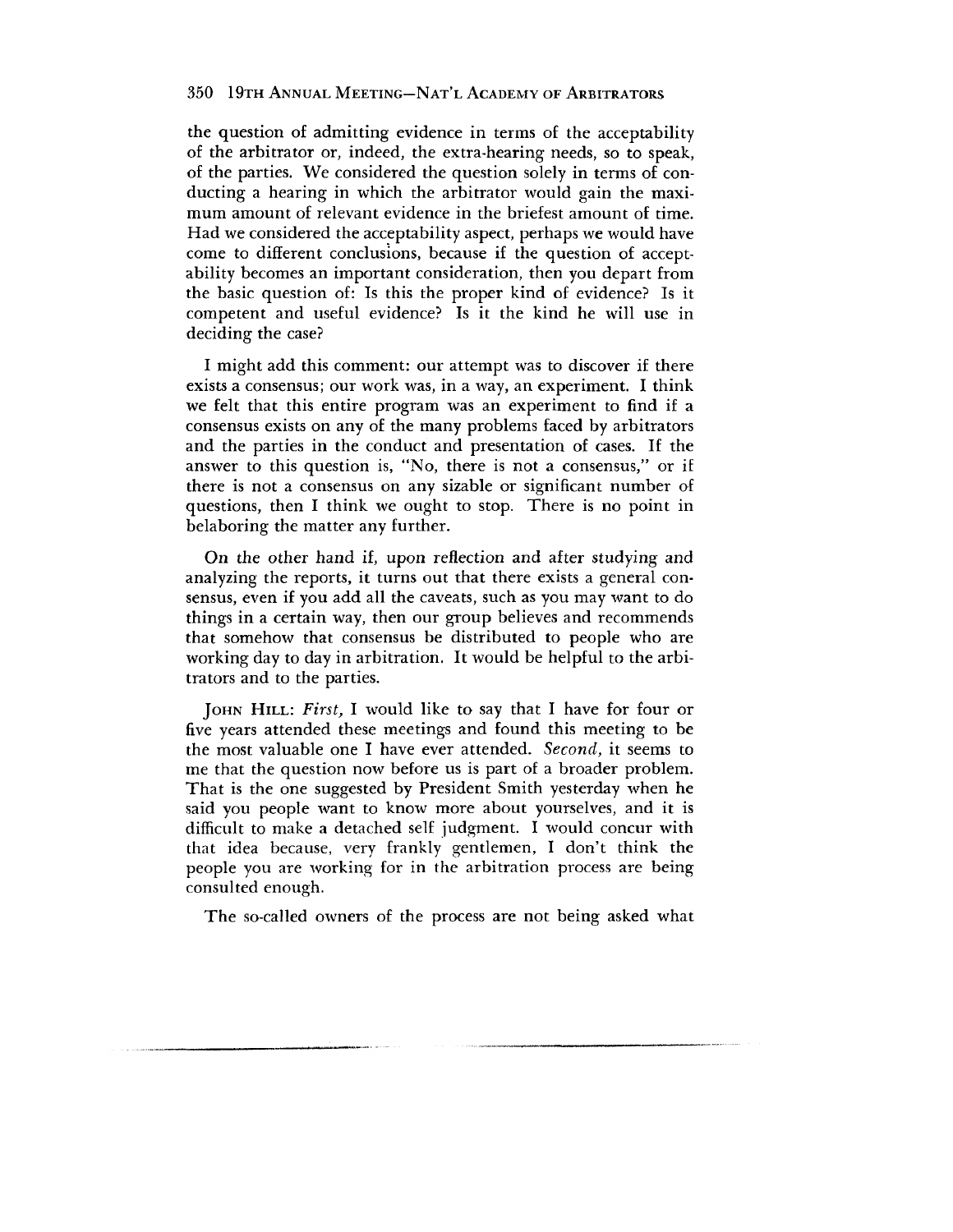they want and you don't know what they want. Perhaps this is not the proper way to go about it, but a questionnaire distributed to the parties which would give them a chance to say what should be done would be very helpful.

CHAIRMAN FLEMING: I wonder if we can't use that remark to shift from this general question of whether we are ready for the preparation of a manual to the question of whether we should form committees around the country composed of management representatives, union representatives, and arbitrators, to discuss matters of common interest. Should this idea be pursued and exploited?

There is no question that it has been started. The sessions this morning are the result of a year's work. Should the idea be pursued further?

ROBERT BLARN: I fully agree with and heartily support any program that the Academy sponsors which will bring about the opportunity to carry on this kind of activity and suggest not only its continuance, but the development of more committees in which more local people can participate. If there were more regional groups, more of us could participate.

I sincerely believe that coming to this meeting in San Juan was most valuable, and particularly so this morning. It would be a waste of a real pioneering effort and good work to let it drop at this point. I am talking about the matter of sub-committee or committee work during the year, because all of this is most meaningful. The chance to articulate at these meetings problems of concern and doing so in the context of a prepared program, under proper guidance, is just what we need.

MR. GILL: I would like to make two comments: I agree, first, that we should keep working on the manual idea.

The other comment I want to make, I make with some trepidation, especially since I am a lawyer myself. In forming these panels throughout the country, we should keep firmly in mind that not only are 50 percent of the arbitrators not lawyers, but that 50 percent of the advocates appearing before us are, likewise, not lawyers. I think it would be a serious mistake to have the committees composed only of lawyers.

BERT LUSKIN: I think one of the problems we have had in our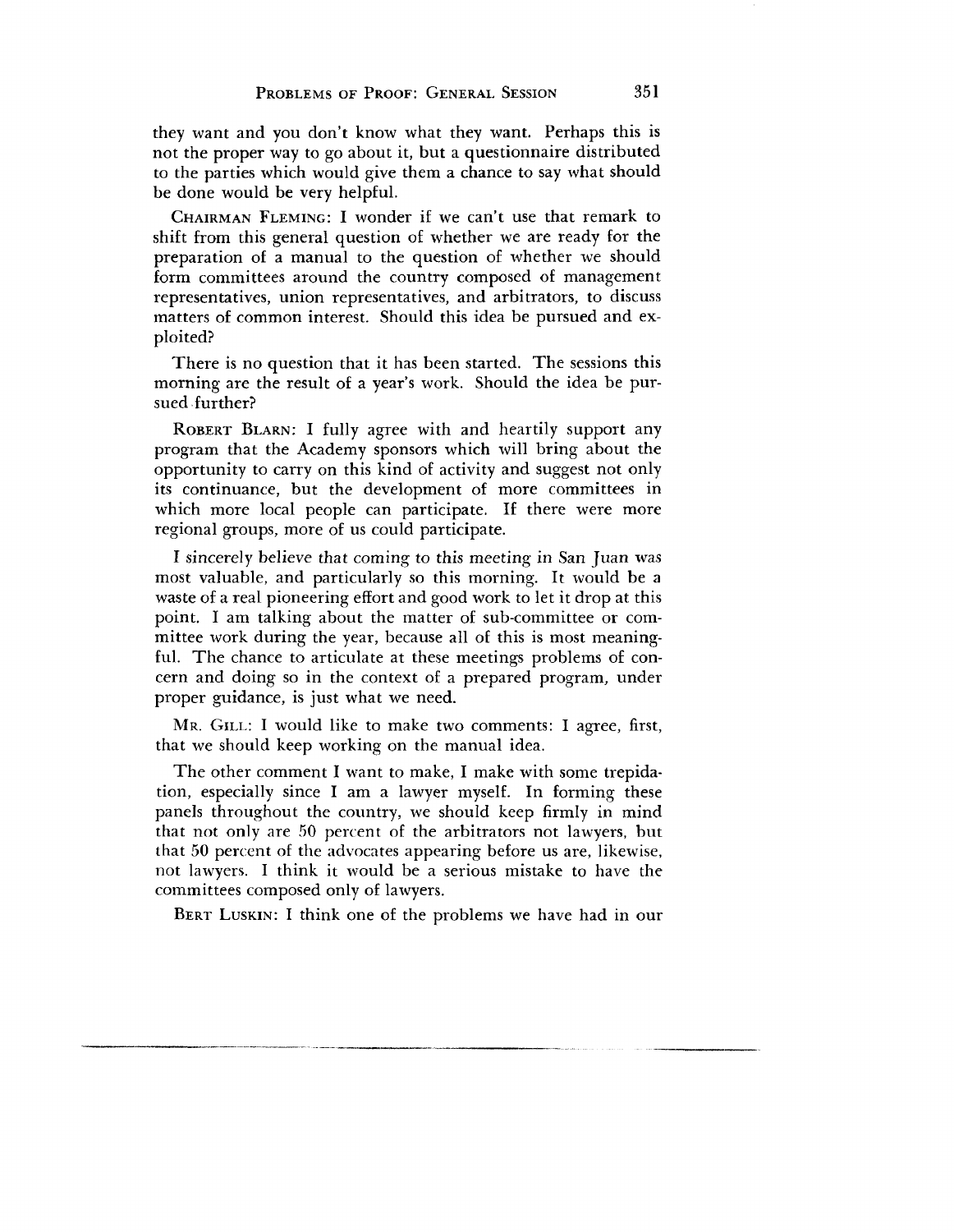meetings in the past has been assigning one of our members, not as a member of the Academy, but individually, to develop what he thinks are points of consensus, points of disagreement, and perhaps to stick his neck out and render his own judgment on a difficult problem. A subject of the sort being discussed here today might very well provide a highly useful basis for discussion at the regional or local level in the future and then at our annual meeting.

May I suggest that this possibly be considered for inclusion in next years program?

The second comment, to go back to an earlier point of discussion, is that it seems to me too little attention has been given to what I think is a rather important distinction—what the arbitrator is willing to listen to at the hearing in contrast to what he is willing to base his decision upon. There may be a great difference. The arbitrator may feel a lot more time is wasted in long arguments concerning the application of rules instead of simply hearing what someone wants to say; however, he may have no problem in determining what criteria he should base his decision upon.

The basic question, however, is whether there is an opportunity to rebut this material. This is where arbitrators tend to fall down. It seems to me that on this point arbitrators need to do much more careful thinking and be more willing than they have been in the past to say, "I will listen to this, I refuse to exclude it, but I don't think it is worth anything." If the arbitrator would do that, it would solve a good many of the problems.

CHAIRMAN FLEMING: What impresses me is that there is some suggestion that both parties want the same kind of hearing. My own experience suggests this is not true. One side may want one kind and the other side may want the other. Therefore, it is not a question of either/or, and it does require arbitrators to decide what kind of hearing it should be.

HARRIS JOHNS: I was a little aghast to hear someone say that you don't have an appellate procedure in arbitration. I don't know what that man was talking about, but I am talking about New York as well as every Federal and State agency administering law in this country. All the administrative agencies take the position, even if they don't follow the rigid rules of evidence, if you get into court, you better not have a loose decision.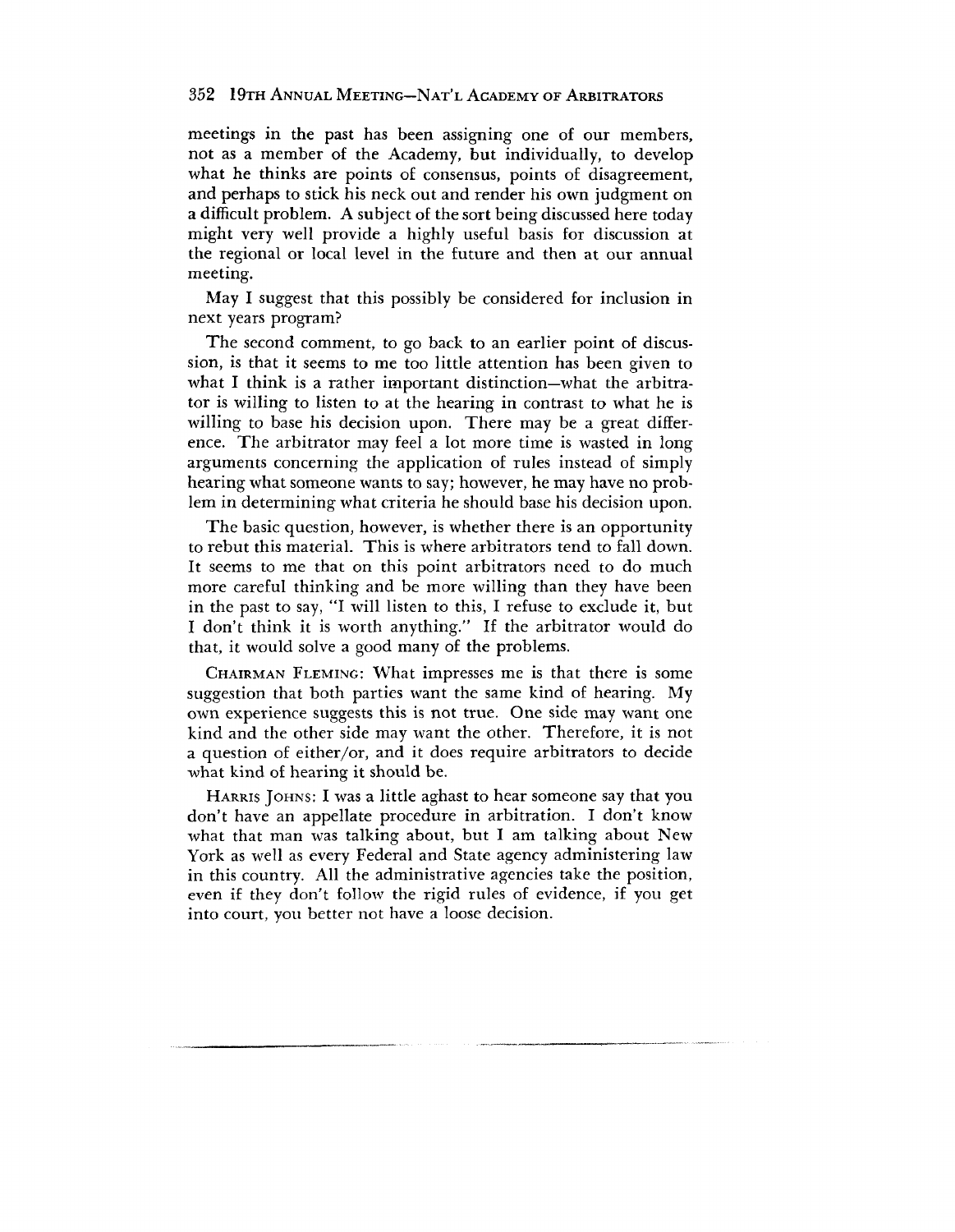I would like to suggest that when you get into the business of writing the manual, you had better consider the area of the relationship of arbitration to the courts. It is part of our arbitration system, it is a reality, and you had better bear that in mind. You don't have the freedom of action which you seem to think you have.

CHAIRMAN FLEMING: This raises the question which I mentioned at the outset of the increasing inter-relationship with the courts. I think most of us who work outside New York recognize that there is less review and less relationship with the courts than there tends to be in New York. But it does raise the possibility that with Federal courts getting more and more into arbitration and with the increasing involvement of the NLRB and the Civil Rights Commission, whatever your views, it will be necessary to have more uniformity in the way things are handled.

MR. DUFF: Just so that my position is not misunderstood, may I say that my reference to appellate procedure was simply this: There is no appellate procedure with regard to the ruling on evidence by an arbitrator, period. I have never heard of a case that has ever turned on the admission or refusal to admit certain evidence. This is my sole reference to it.

CHAIRMAN FLEMING: Before we adjourn I want to give the chairmen of the workshop sessions the opportunity to make any observation they wish about their experience.

Perry Horlacher, who was the Program Chairman this year, and whose heart has been warmed by your comments on the program, has suggested that it may be interesting to get a show of hands from you on a couple of questions. The first is: Does the idea of tripartite workshops appeal to you. Will those of you who feel this is an appealing idea, in terms of future academy programs, please so indicate by raising your hands. Well, that is an almost unanimous response.

The second question is: how do you feel in general about pursuing further the topic of problems of proof? Is it something you think other people should think about? If you do, indicate it by raising your hands. Again, an almost unanimous show of hands.

Are there any comments you would like to make beyond the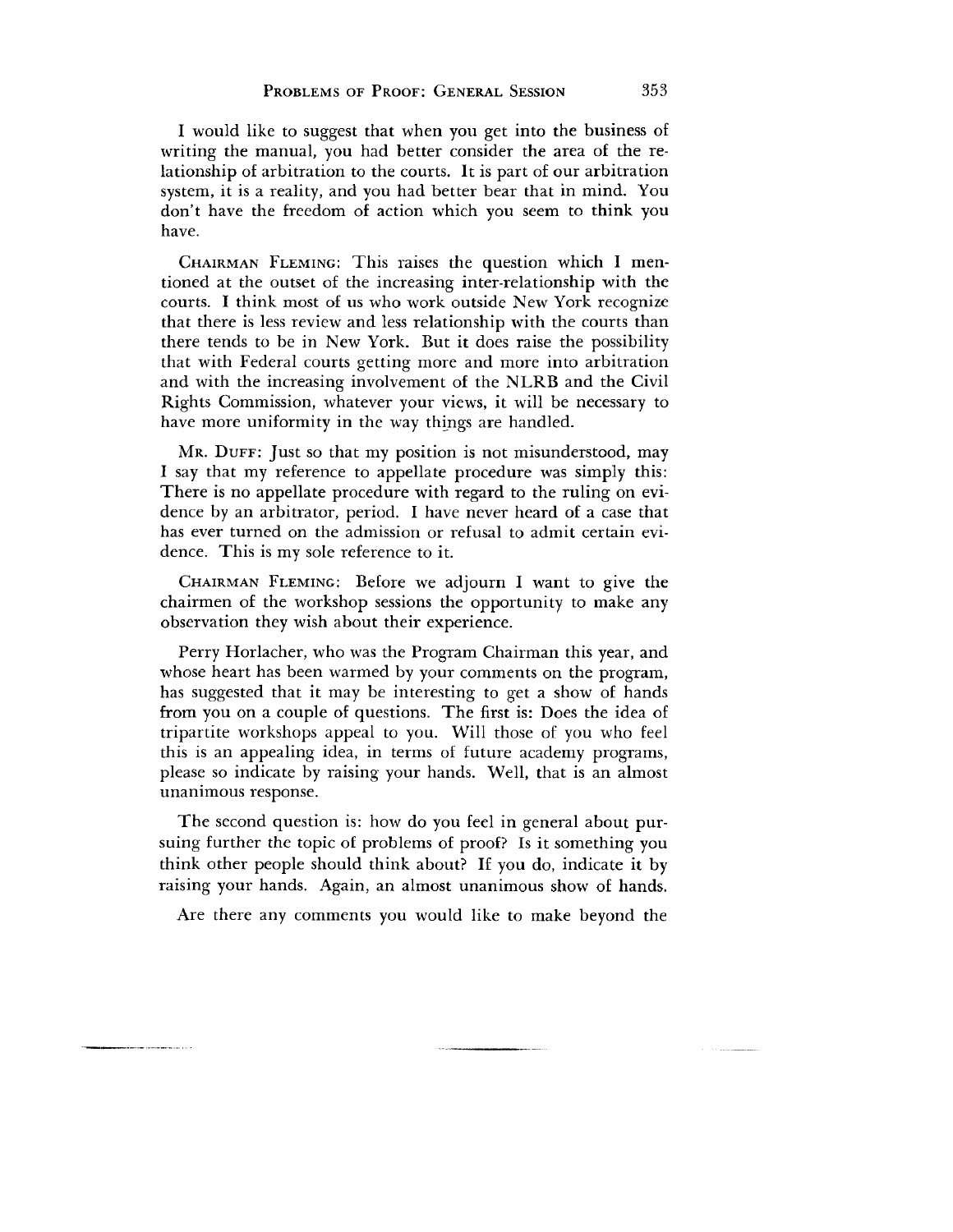immediate questions we have raised? I am giving you an opportunity for a few comments if you want to make them.

MR. LEVY: There is one comment I want to make that has nothing to do with the subject matter of this meeting but has to do with the system of tripartite workshops. I have read two of these reports and was supposed to go to another one. I think they are excellent and represent a tremendous amount of work. I think what we need to do, in view of the show of hands, is to continue this procedure, but I think the rank and file membership of the Academy as well as our guests must learn to utilize the procedure to their advantage.

There was not enough discussion at the workshop I attended this morning, nor is there enough discussion here. I think it is up to the members of the panel to make this workshop idea something which is much more workable and much more valuable.

MR. HORLACHER: There is some thought being given to circulating among members of the Academy a questionnaire apropos to what we have experimented with this year, not only to assess your judgment about the values of this experiment, but also to get the specifics of any criticisms you may have concerning the way it has worked out. Since this is the first time it has been done, obviously we did not hope to achieve perfection. If you feel this is a useful technique, as apparently is the case, for exploring problems, and for preparing material for annual meetings, it is a technique we should continue. So it is quite possible that all of you will have an opportunity, and I hope you will avail yourselves of it, to let us know what you think about the use of the tripartite workshop device.

CHAIRMAN FLEMING: DO the chairmen have any comments they want to make?

EDGAR ALLAN JONES, JR.: My first remark, after listening to John Hill's comments, is that Perry might very well broaden the procedures of the questionnaire to include all the registrants at the meeting as well as the arbitrators, that is, to pick up the "owners" as well.

My second remark, and I don't want to be too presumptuous, vis-a-vis the other chairmen, is this: All of us in the Academy, and